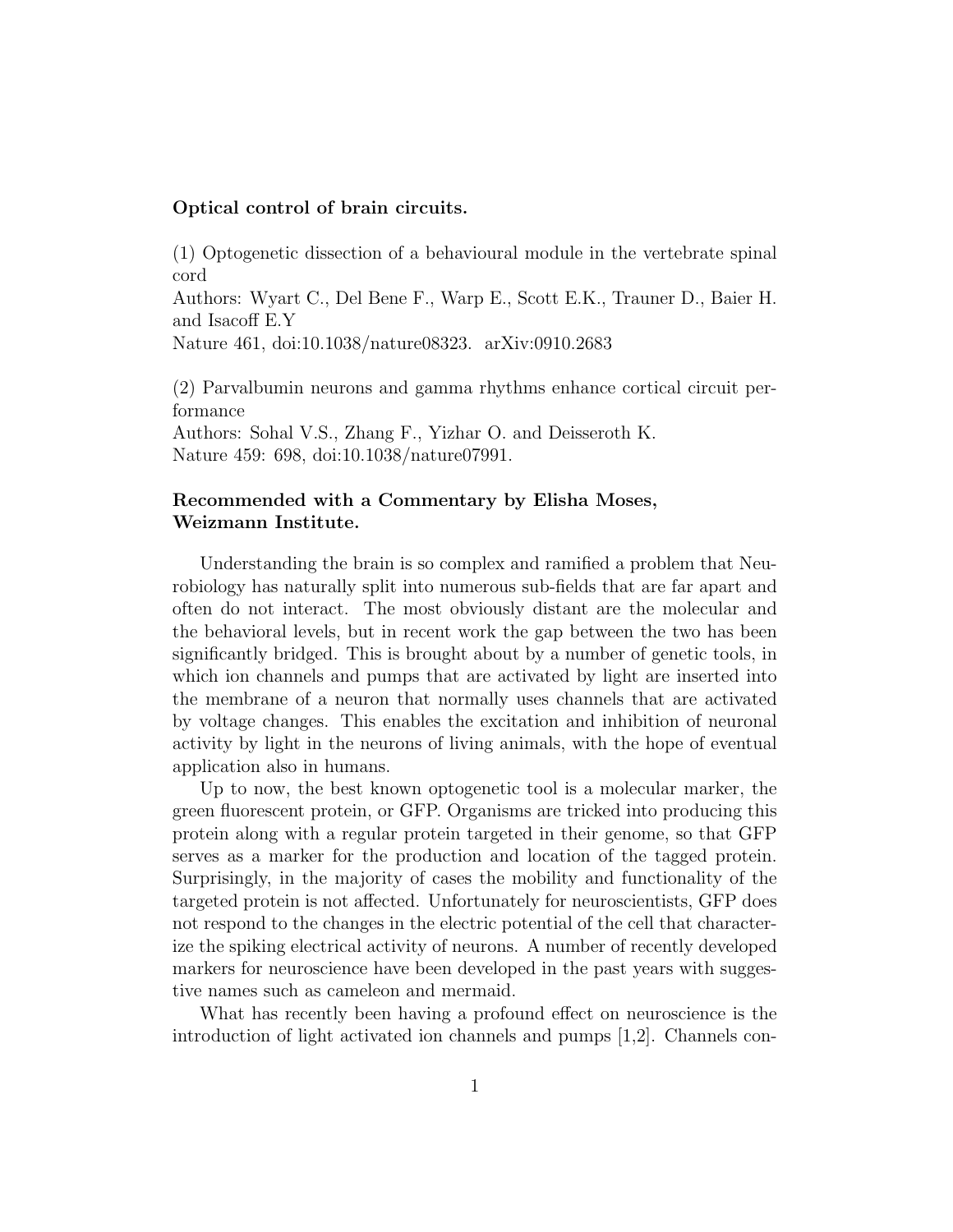trol the transfer of ions across the membrane, enabling not only the action potential characteristic of neurons, but also the detection of a multitude of external signals such as spicy food, pressure or temperature changes. Ion pumps maintain the ion gradient across the cell membrane, which eventually enables the creation of action potentials. The dominant and most popular pair of optogenetic tools, developed by Karl Deisseroths group at Stanford [2], is taken from algae and microbes - these are the channelrhodopsin ChR2, which allows sodium ions to cross the membrane and increase the potential, and hallorhodopsin NpHR, which pumps chloride to reverse the potential. A large number of new and similar tools are currently being developed (see [Meissen]).

A flurry of papers and activity surrounds these new tools, and the papers selected here stand out because they shed light also on behavior in the animal. The work by the Isacoff group, (1) above, implanted a light sensitive channel into several distinct groups of neurons of the zebrafish. Although the molecule they use needs a co-factor that is externally supplied, this is easily achieved in a thin transparent animal like the zebrafish. They then identified one specific group of neurons that, when stimulated, created swimming patterns in the developing fish larvae. They were able to identify this group of neurons as forming a central pattern generator that is usually associated with automated motor responses.

For physicists, the recent work described in (2) above is especially interesting, since it involves the control of a particular frequency in brain oscillation - the gamma band, with activity in the range of 30-80 Hz. Synchronization of brain activity at this frequency between different parts of the brain is known to occur when these separate areas all respond to the same stimuli, creating a unified representation (binding) of an external input. For example, locusts recognize a particular odor because a specific subgroup of receptors in the olfactory area to begin oscillating in phase in response to its presentation [3].

The Deisseroth group, (2) above, identified a fast-spiking subgroup of inhibitory neurons (the parvalbumin interneurons) whose activation brought on gamma frequency activity, while their inhibition decreased it. Analysis of the mutual information between incoming spike trains and activity of the neurons showed that the external activation of neurons at gamma band frequency increased the mutual information in both gamma and lower frequency ranges. Inhibitory neurons create potential changes in the membrane that counter the excitatory effect of regular neurons, and can therefore serve as regulatory parts of the neuronal network. Malfunction of this particular